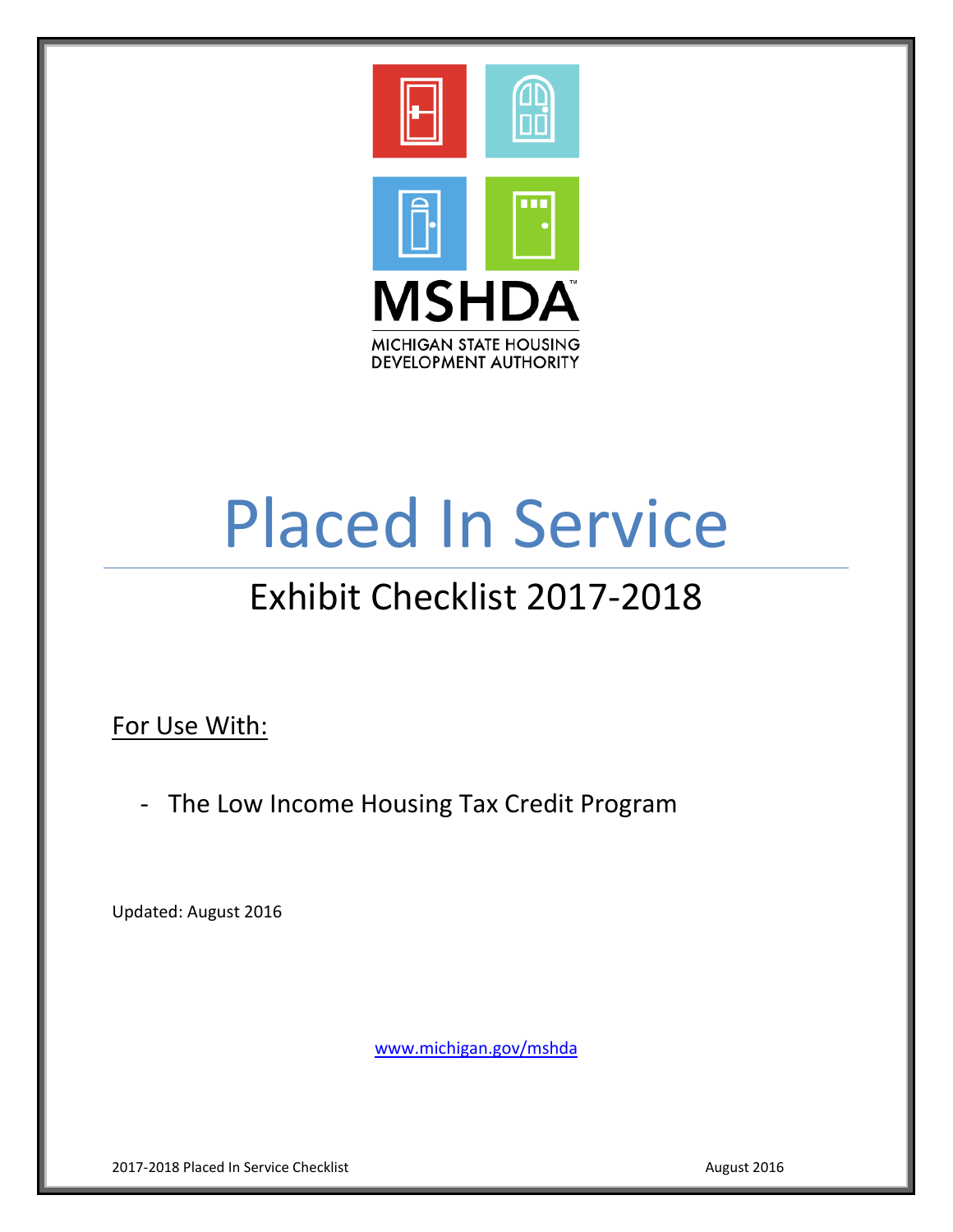MSHDA will evaluate the project following the date all of the buildings in a project are placed in service, including a site visit if deemed necessary by MSHDA, to ensure all program requirements have been met and to review the project prior to the issuance of IRS Form 8609. The owner must submit to MSHDA acceptable evidence of the items listed below. The Placed in Service application must be submitted to MSHDA on or before February  $1<sup>st</sup>$  of the year after the project is placed in service. Please tab all exhibits and place in an appropriately sized binder.

#### **EXHIBITS 1-3 MUST BE SUBMITTED AS PART OF THE PLACED IN SERVICE PROCESS, IN ORDER FOR THE AUTORITY TO ISSUE A REGULATORY AGREEMENT.**

#### **EXHIBIT 1 – COPY OF EXECUTED AND RECORDED DEED TO PROPERTY**

Showing partnership as owner (or long-term lease showing partnership as lessee), including correct legal description. Include the Real Estate Transfer Tax Valuation Affidavit if applicable.

**EXHIBIT 2 – ENTITY FORMATION DOCUMENTATION**

Copy of the most recent ownership entity formation records approved by the Department of Licensing and Regulatory Affair's Bureau of Commercial Services.

#### **EXHIBIT 3 – FIRST YEAR CREDIT STATEMENT**

Available [here.](http://www.michigan.gov/documents/mshda/mshda_crh_f_yer08_first_yr_credit_state_187397_7.pdf)

## **EXHIBITS 4-16 CAN BE SUBMITTED WITH THE REQUEST FOR REGULATORY AGREEMENT OR WITH A LATER REQUEST FOR 8609S.**

**NOTE: As soon as they are issued, a copy of Exhibit 6, Certificates of Occupancy, must be submitted along with an updated copy of the BUILDING-BY-BUILDING page found in Addendum I, and the LIST OF UNIT NUMBERS, found on the Placed In Service web page, to the attention of Cassandra Brown in MSHDA's Compliance Monitoring Division.** 

#### **EXHIBIT 4 – UPDATED APPLICATION**

Al[l Primary Application](http://www.michigan.gov/documents/mshda/mshda_li_ca_02_lihtc_program_app_2017_2018_532265_7.xls) pages should be updated and submitted along with the [Certification to Application.](http://www.michigan.gov/documents/mshda/mshda_li_af_d2_cert_to_app_183942_7.pdf)

#### **EXHIBIT 5 – ORIGINAL OWNER'S AND CONTRACTOR'S FINAL COST CERTIFICATION**

Independent, third party final Owner's and Contractor's Cost Certifications for all projects.

#### **EXHIBIT 6 – CERTIFICATES OF OCCUPANCY**

Or the equivalent of Certificates of Occupancy for rehabilitation work. Additionally, owner's must also submit a copy of the same to MSHDA Compliance for each building in the development within five (5) business days after each certificate becomes available.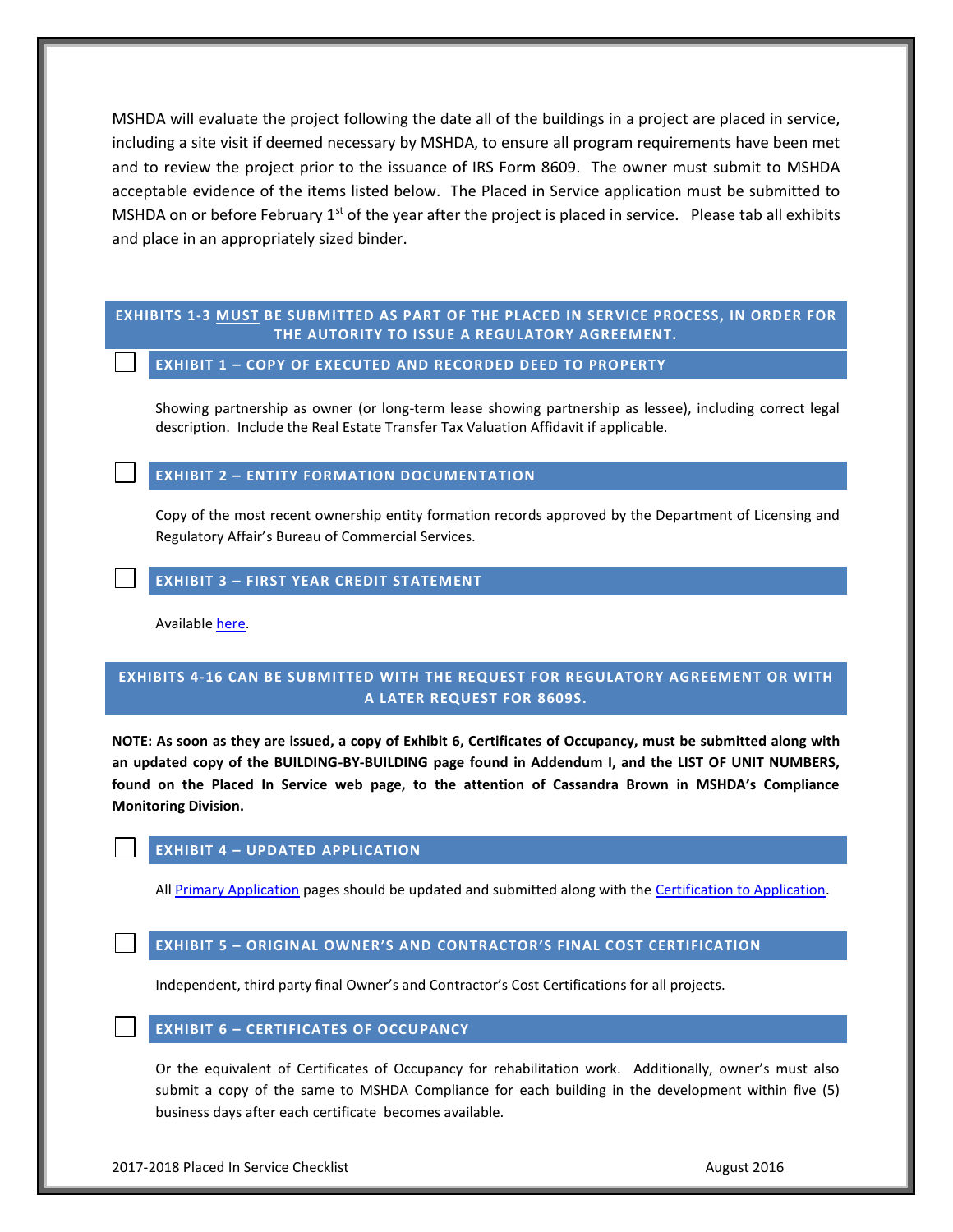**New Construction and Vacant Rehab Projects**- submit a Certificate of Occupancy issued by the local municipality.

**Occupied Rehab**- submit a statement from an independent CPA or the architect identifying the mm/dd/yyyy of Placed-In-Service for each building.

#### **EXHIBIT 7 – EXECUTED LIMITED PARTNERSHIP AGREEMENT**

Or Operating Agreement and all attachments and amendments.

#### **EXHIBIT 8 – COPY OF EXECUTED AND RECORDED PERMANENT MORTGAGE AND NOTE**

For all funding sources. For sources of financing which do not require a mortgage and/or note (certain grants, federal historic credits, brownfield credits, etc.), a copy of the final documentation issued to the project for each of the sources of financing that the project will use should be submitted

### **EXHIBIT 9 – COLOR PHOTOGRAPH OF THE PROJECT**

**EXHIBIT 10 – IRS FORM 8821**

[Tax Information Authorization](http://www.michigan.gov/documents/mshda/mshda_li_af_q_irs_form_8821_204518_7.pdf) naming MSHDA as the appointee to receive tax information.

#### **EXHIBIT 11 – COMPLIANCE MONITORING FEES**

#### **EXHIBIT 12 – RENTAL SUBSIDY**

Documentation for any rental assistance the property may have (including any project-based subsidies or interest credit subsidy), or assignment or transfer agreement of the rental subsidy that has been approved by the appropriate agency, if applicable.

#### **EXHIBIT 13 – PROJECT'S LATEST FINANCIAL AUDIT (IF AVAILABLE)**

#### **EXHIBIT 14 – MSHDA GREEN POLICY CERTIFICATION**

Fully executed copy of the [MSHDA Green Policy Certification](http://www.michigan.gov/documents/mshda/mshda_li_ca_22_tab_m_green_amenities_240580_7.pdf) and, if required by MSHDA Green Policy, proof of project certification with either Enterprise Green Communities, National Green Building Standard (NGBD), or U.S. Green Building Council LEED Certification.

#### **EXHIBIT 15 – ENVIRONMENTAL AND/OR MARTKETING UPDATES**

If the project received a conditional go for either Environmental or Marketing at the time of initial application which needed to be satisfied prior to the issuance of the 8609s, submission of a copy of the necessary documentation to satisfy the conditions should be submitted.

#### **EXHIBIT 16 – ARCHITECT CERTIFICATIONS**

Fully executed Michigan Based Product Certification, Visitable Units Certification, Barrier Free Units Certification, and Total Project Square Footage Certification. These certifications are found in the [Addendum I.](http://www.michigan.gov/documents/mshda/mshda_li_ca_03_addendum_i_183850_7.doc)